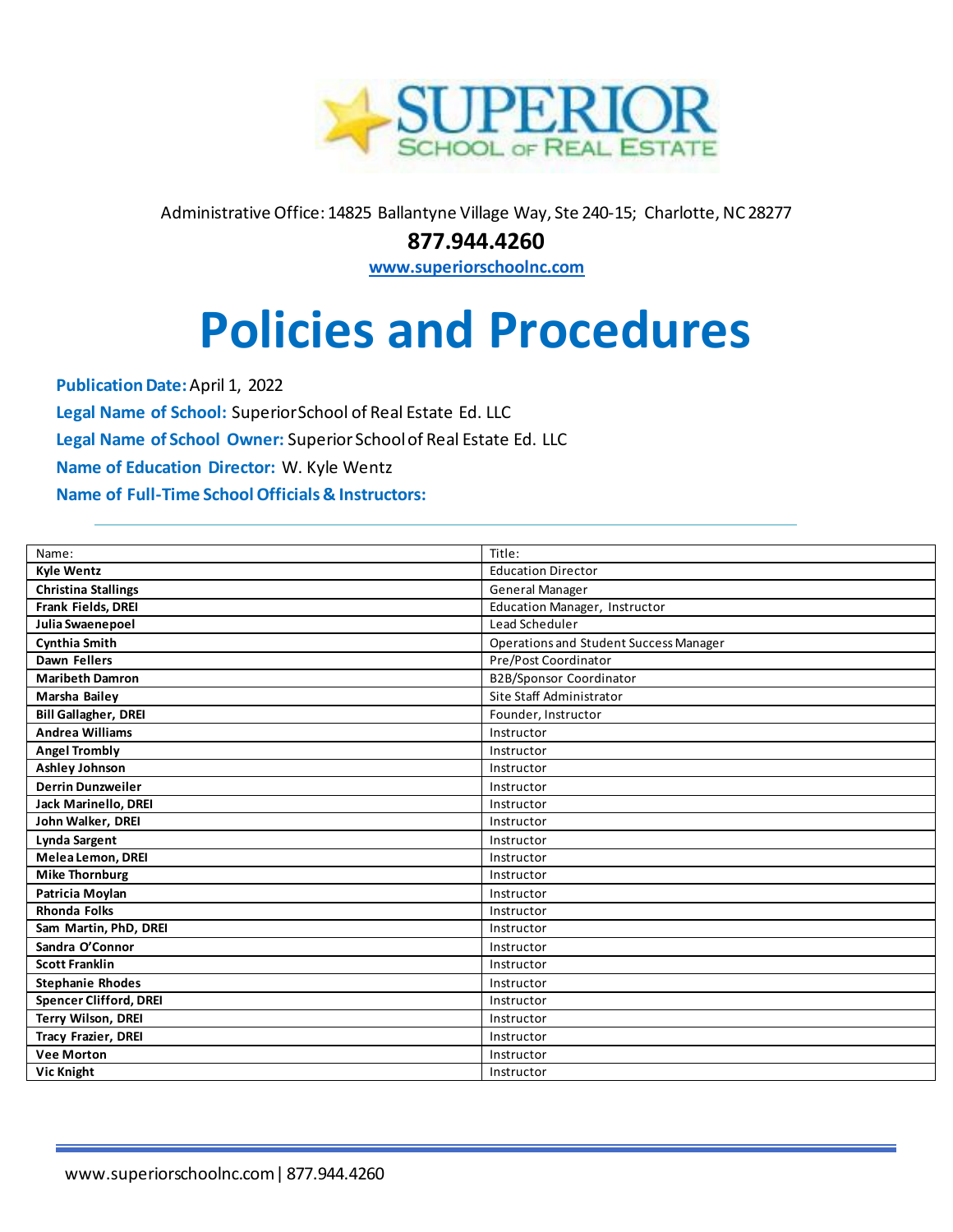# **Purpose of School:**

The purpose of the Superior School of Real Estate Ed. LLC is:

- to present courses of instruction that will provide students the basic knowledge and skills necessary to act as real estate brokers and to satisfy the requirements for obtaining and retaining a real estate license.
- to prepare prelicensing course students for the appropriate NC licensing examinations and to become licensed as a real estate "provisional" broker.
- to offer postlicensing courses needed for provisional brokers to remove the "provisional" status from their license.

# COURSE DESCRIPTIONS

### **Broker Prelicensing Course**

This is an introductory-level real estate principles and practices course with a strong emphasis on real estate brokerage law and practice. The primary objectives of this course are (1) to provide students with the basic knowledge and skills necessary to act as a licensed real estate broker in a manner that protects and serves the public interest, and (2) to prepare students for the real estate license examination.

Major topics addressed in this course include property insurance basics, basic real property law, property taxation, land use controls, environmental hazards, brokerage relationships and practices, real estate contracts, real estate financing, closing real estate transactions, real estate valuation, fair housing, landlord and tenant, property management, federal income taxation of real estate, basic house construction, basic real estate investment, North Carolina Real Estate License Law, North Carolina Real Estate Commission Rules, North Carolina Trust Account Guidelines, and agent safety.

The total number of hours for this course, including School examination, is 75 hours of course time with a 3.5-hour exam. Satisfactory completion of this course will qualify the student to take the real estate license examination.

# **Broker Postlicensing Education Program**

The primary objective of *Postlicensing Education Program* is to provide instruction at a level beyond that provided in the *Broker Prelicensing Course* on topics deemed to be of special importance to licensees.

Per Commission Rule 58A .1902: Provisional Brokers must complete, within 18 months following initial licensure "a postlicensing education program consisting of ninety (90) hours of classroom instruction in subjects determined by the Commission" [G.S.93A-4(a)1]. The program consists of three 30-hour courses, which must be completed within 18 months following initial licensure in orderto retain eligibility to actively engage in real estate brokerage.

#### **301 – Broker Relationships and Responsibilities – 30 Hours**

Topics addressed in this course include a review of references to commercial application, agency relationships in real estate sales transactions and a real estate agent's legal duties to clients and customers, a step-by-step review and discussion of the functions and responsibilities of a real estate agent when working with residential sellers and buyers, a review of issues associated with transactions in progress when an agent leaves a firm, and a review of license status and education issues.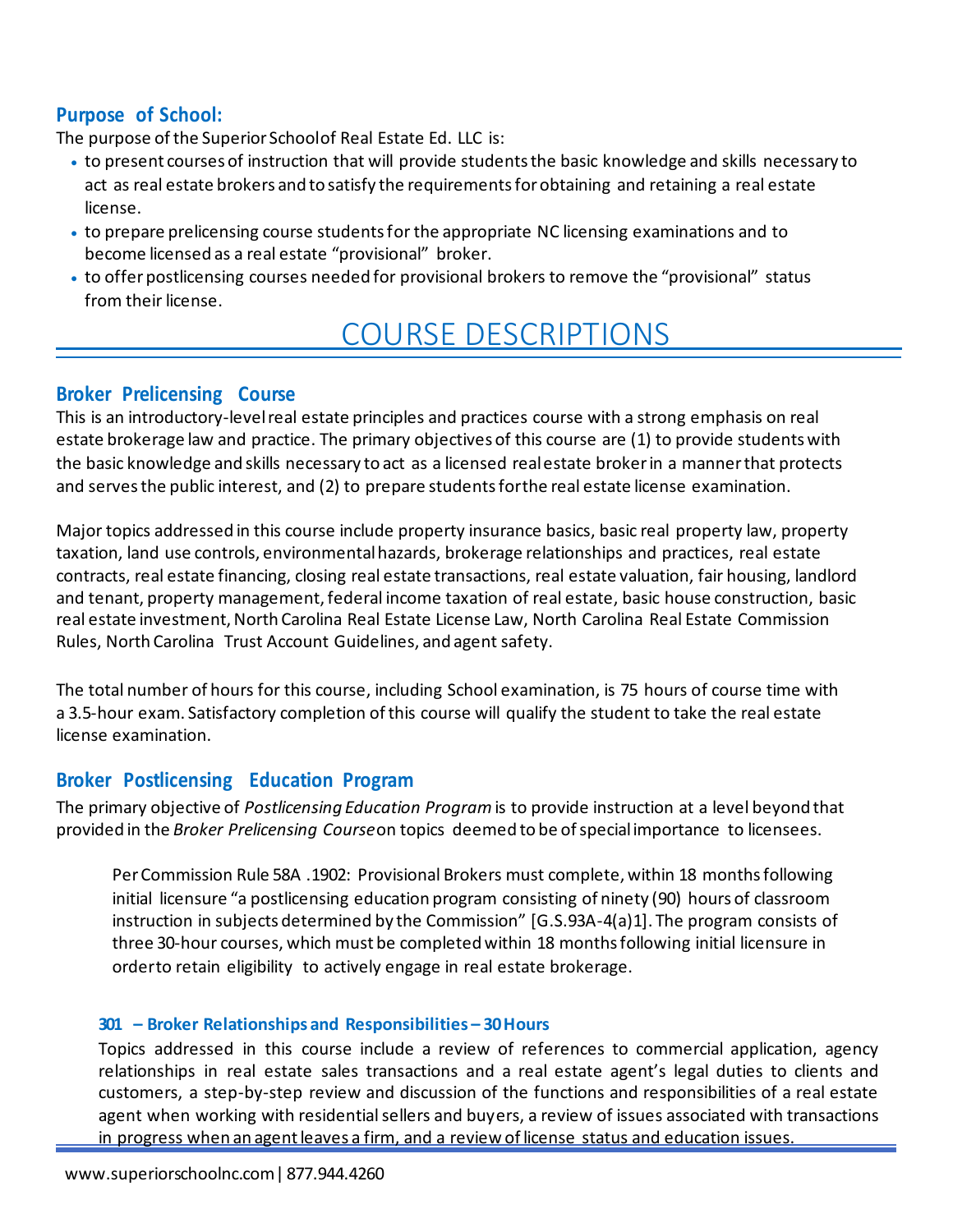#### **302 – Contracts and Closing - 30 Hours**

Topics addressed in this course include selected basic contract law concepts, real estate sales contract preparation, sales contract procedures, buyer's due diligence, closing procedures, Real Estate Settlement Procedures Act, closing statement preparation, contracts for deed, options, and real estate license status and education issues.

#### **303 – NC Law, Rules & Legal Concepts - 30 Hours**

Topics addressed in this course include general North Carolina licensing requirements, brokerage compensation issues, the disciplinary process, specialized types of real estate, property management in NC, and miscellaneous NC laws and legal concepts.

# ENTRANCE REQUIREMENTS

NO STUDENT SHALL BE DENIED ADMISSION OR DISCRIMINATED AGAINST ON THE BASIS OF AGE, SEX, RACE, COLOR, NATIONAL ORIGIN, FAMILIALSTATUS, HANDICAP STATUS OR RELIGION.

#### **Broker Prelicensing Course**

Students are not required to have any formal educational background, but a high school diploma or equivalent is strongly recommended. The minimum age requirement for obtaining a real estate license in NC is 18. The course follows a challenging curriculum to prepare licensees for their professional responsibilities and requires good reading comprehension and basic math skills.

To complete an online course (virtual/live stream or asynchronous online), students must use online exam proctoring and must have two internet-connected devices with cameras. One device will be used to take the exam. The second is used to monitor the testing area. For example, you can take your ex am on a tablet or laptop/desktop and use your smartphone for the second device.

#### **Broker Postlicensing Courses**

#### **All students must have their digital or physical pocket card available for registration on the first day of class.**

Per *Commission Rule 58H .0209*: *A school shall not enroll an individual in a Postlicensing course if the first day of the Postlicensing course occurs while the individual is enrolled in a Prelicensing course. Note: Students may not enroll in a postlicensing course before receiving their license. The school cannot report completion when the student does not have a license number.* 

**Superior School will not knowingly enroll any student in a postlicensing course if they do not have a real estate license. It is the student's responsibility to ensure they are licensed before enrolling and paying for a postlicensing course.**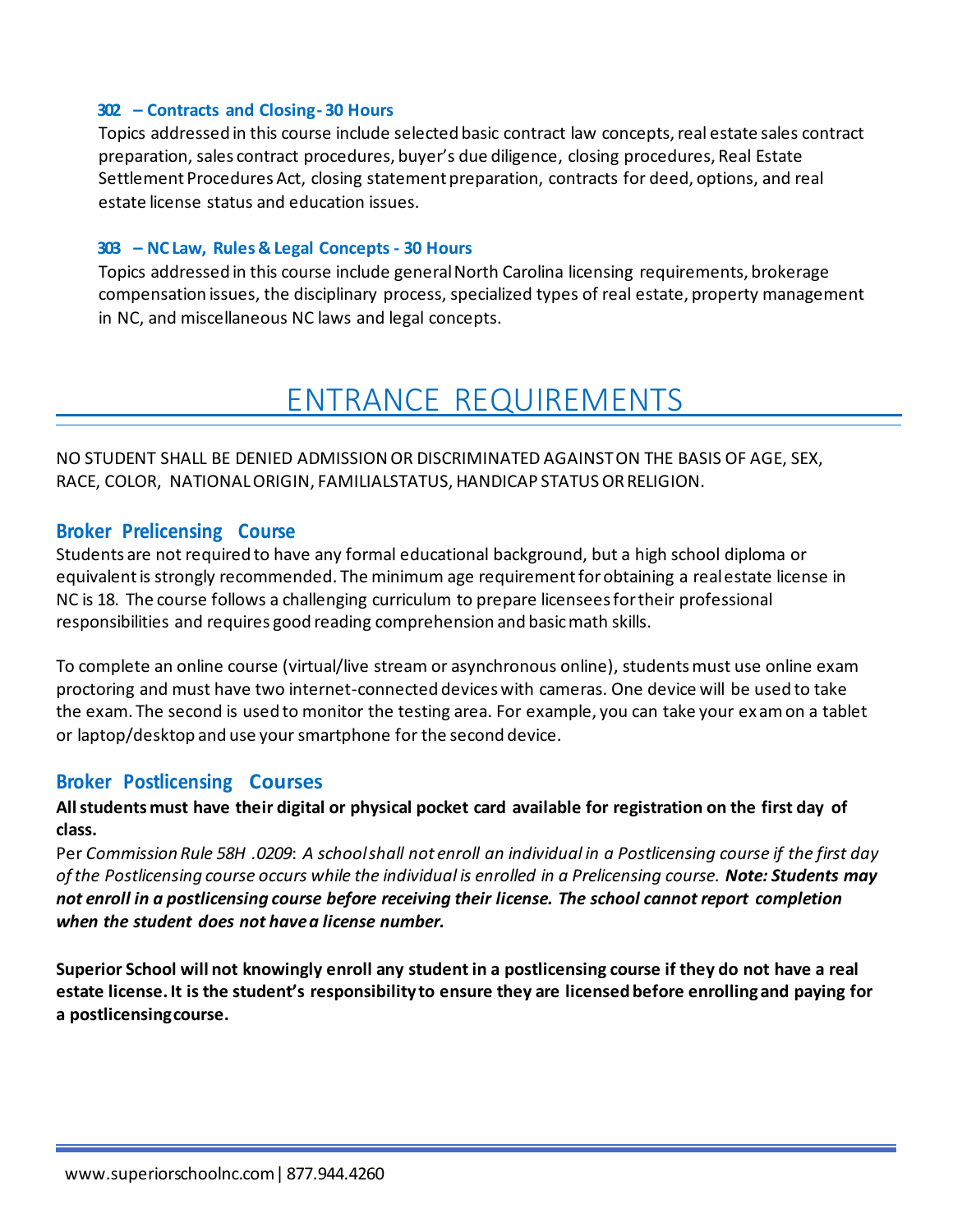**NOTE:** Each student is required to use the **current** edition of *North Carolina Real Estate Principles and Practices* for the prelicensing course and the **current** edition of the *NC Real Estate Manual* in each postlicensing course and the Commission's *License Law & Rule* booklet that is a required text for postlicensing course 303. **For onsite classes, Superior School recommends students taking onsite courses to have a physical printed copy of these materials. While itis possible for a student to access the online version of the North Carolina Real Estate Manual, Superior School cannot guarantee internet access or sufficient power connections for all students at every facility.** 

The printed or online version of the *NC Real Estate Manual* may be purchased from the North Carolina Real Estate Commission [\(www.ncrec.gov\)](http://www.ncrec.gov/).

To complete an online course (virtual/livestream or asynchronous online), students must use online exam proctoring and must have two internet-connected devices with cameras. One device will be used to take the exam. The second is used to monitor the testing area. For example, you can take your exam on a tablet or laptop/desktop and use your smartphone for the second device.

# DISTRIBUTION OF COURSE MATERIALS

# **Broker Prelicensing:**

# **Onsite Course Materials - North Carolina Real Estate Principles and Practices 8th Edition, Adventure Guide Workbook**

Course materials will be mailed to student's home address. Please contact Customer Service at (877) 944-4260 for questions about your book order and shipment. If enrolling in a course near the start date, your books may arrive after the course starts. You can find the workbook and the first 3 chapters of the text book at <https://www.superiorschoolnc.com/superior-downloadable-pdfs/>.

# **Virtual Classroom/Synchronous Distance Learning Course Materials - North Carolina Real Estate Principles and Practices 8th Edition, Adventure Guide Workbook**

Books and materials will be shipped to your home, this will not be immediately after purchase but prior to class starting. Please update contact info before checking out. You can find the workbook and the first 3 chapters of the textbook at https://www.superiorschoolnc.com/superior-downloadable[pdfs/.](https://www.superiorschoolnc.com/superior-downloadable-pdfs/)

#### **Distance Learning/Self-Paced Online Course Materials**

All distance learning course materials are provided within the online course. There are no physical materials needed to take and complete this course.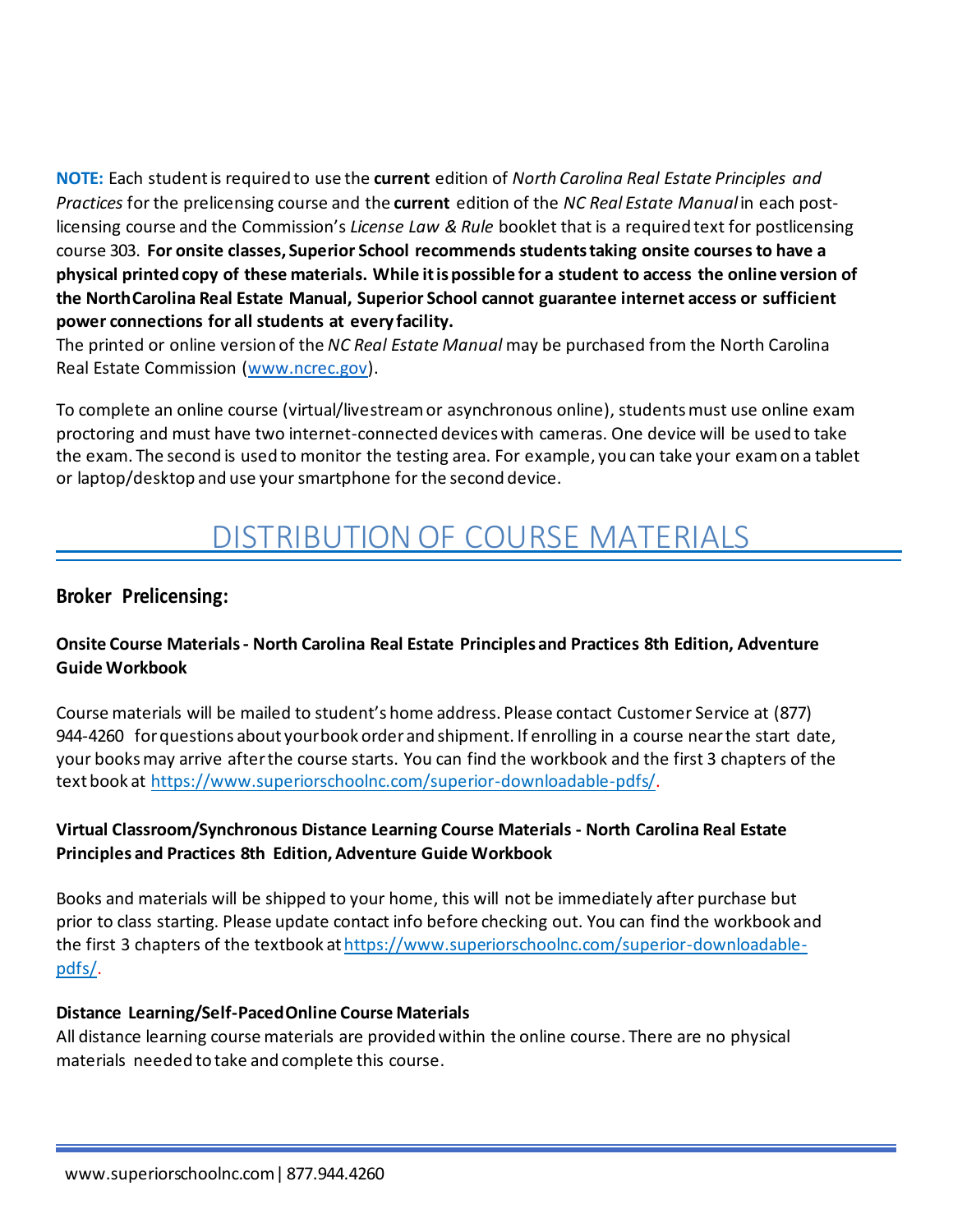# **Broker Postlicensing:**

#### **Onsite Course Materials - Real Estate Manual, Adventure Guide Workbook**

Adventure Guide will be shipped directly to student's home address. Please contact Customer Service at (877) 944-4260 for questions about your book order and shipment. If enrolling in a course near the start date, your books may arrive after the course starts. You can find the workbook and allessential forms at <https://www.superiorschoolnc.com/superior-downloadable-pdfs/#post>.

# **Virtual Classroom/Synchronous Distance Education Course Materials - Real Estate Manual, Adventure Guide Workbook**

Books and materials will **not** be shipped to your home. All materials are available digitally**. Every student must have a copy of the North Carolina Real Estate Manual**. You can find the link to purchase the manual, the workbook, and all essential forms at [https://www.superiorschoolnc.com/superior](https://www.superiorschoolnc.com/superior-downloadable-pdfs/#post)[downloadable-pdfs/#post](https://www.superiorschoolnc.com/superior-downloadable-pdfs/#post).

#### **Distance Learning/Self-Paced Online Course Materials**

All distance learning course materials are provided within the online course. There are no physical materials needed to take and complete this course.

# **Continuing Education:**

#### **Onsite Course Materials – Student Manual**

Course materials will be available for pick up at check in on the day of class.

**Virtual Classroom/Synchronous Distance Education Course Materials – Student Manual** All materials are available digitally**.** You can find the link to the manual at <https://www.superiorschoolnc.com/superior-downloadable-pdfs/#ce>

#### **Distance Learning/Self-Paced Online Course Materials**

All distance learning course materials are provided within the online course. There are no physical materials needed to take and complete this course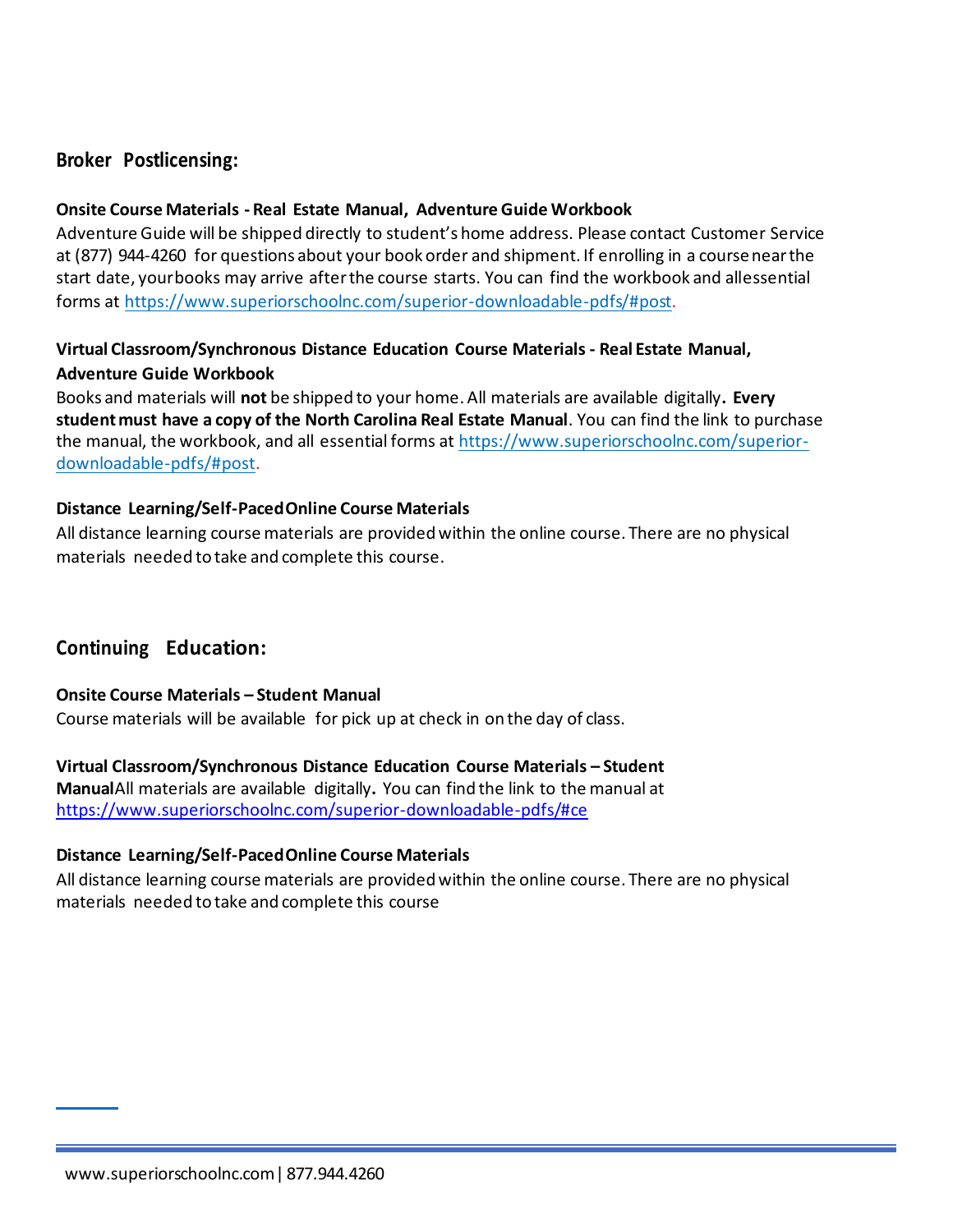# REGISTRATION REQUIREMENTS & SCHOOL POLICIES

### **Broker Prelicensing & Postlicensing Requirements:**

The minimum age requirement to obtain a real estate license in North Carolina is 18. Each student will be required to sign receipt of this document before purchase. This agreement is required by the North Carolina Real Estate Commission and outlines the rights and obligations of the School and the student.

# **Special Accommodations:**

Superior School of Real Estate Ed. LLC complies with the Americans with Disabilities Act and strives to ensure that no individual with a disability as defined by the ADA is deprived of the opportunity to participate in a course. **Individuals requiring reasonable accommodations under the Americans Disabilities Act (ADA) in order to participate fully in an educational event, should contact Dawn Fellers, (704) 944-4260 ext. 5518 o[r dfellers@superiorschoolnc.com w](mailto:dfellers@superiorschoolnc.com)ithin 7 days of the course start date. Individuals will need to provide a doctor's note stating their ADA requirement needs.** 

### **Tuition and Fees:**

Superior School of Real Estate Ed. LLC accepts checks or credit cards (Visa, MasterCard, AMEX or Discover) for full tuition at the time of enrollment. Full tuition payment is due at registration and prior to the start of a course. Course tuition includes student course materials as determined by the specific course. An approved textbook is required for each pre and post course. Any book shipments will include a \$20 shipping fee. **Superior School of Real Estate does not accept cash payments.** 

- Broker Prelicensing Course: \$529 tuition
	- plus \$47 + tax for the cost of a textbook and \$20 shipping fee
- Repeating Broker Prelicensing Course (after failing two examinations): \$200.00
- Broker Postlicensing Courses: \$269 tuition per 30-hour course
	- plus \$55 + tax for the cost of a textbook (used in all 3 courses)
- Repeating Broker Postlicensing Course (after failing two examinations): No Charge.
- Continuing Education Courses
	- Live onsite and Synchronous Distance Courses: \$75
	- Distance Learning/Self-Paced Online Courses: \$69
	- Checks returned for non-sufficient funds (NSF) will be charged a \$25.00 return check fee and the check will be redeposited

#### **Cancellation Policy:**

Superior School of Real Estate Ed. LLC reserves the right to cancel or reschedule a course as needed. If Superior School of Real Estate Ed. LLC cancels a course, a full refund will be issued. If Superior School of Real Estate Ed. LLC reschedules a course before the start date, the student may elect to continue with the new schedule or request a full refund. If a course is rescheduled during the duration of the class, the student may continue as scheduled or elect to withdraw from the course and re-enroll in another course at no additional charge.

**Unforeseen events such as weather, instructor illness, or facility issues may cause Superior School to reschedule a future course or alter the schedule of a course in progress. Superior school will make a reasonable effort to accommodate the students and complete the course however such completion may require changes in dates, location, or instructor and the student is expected to abide by school's attendance requirements.**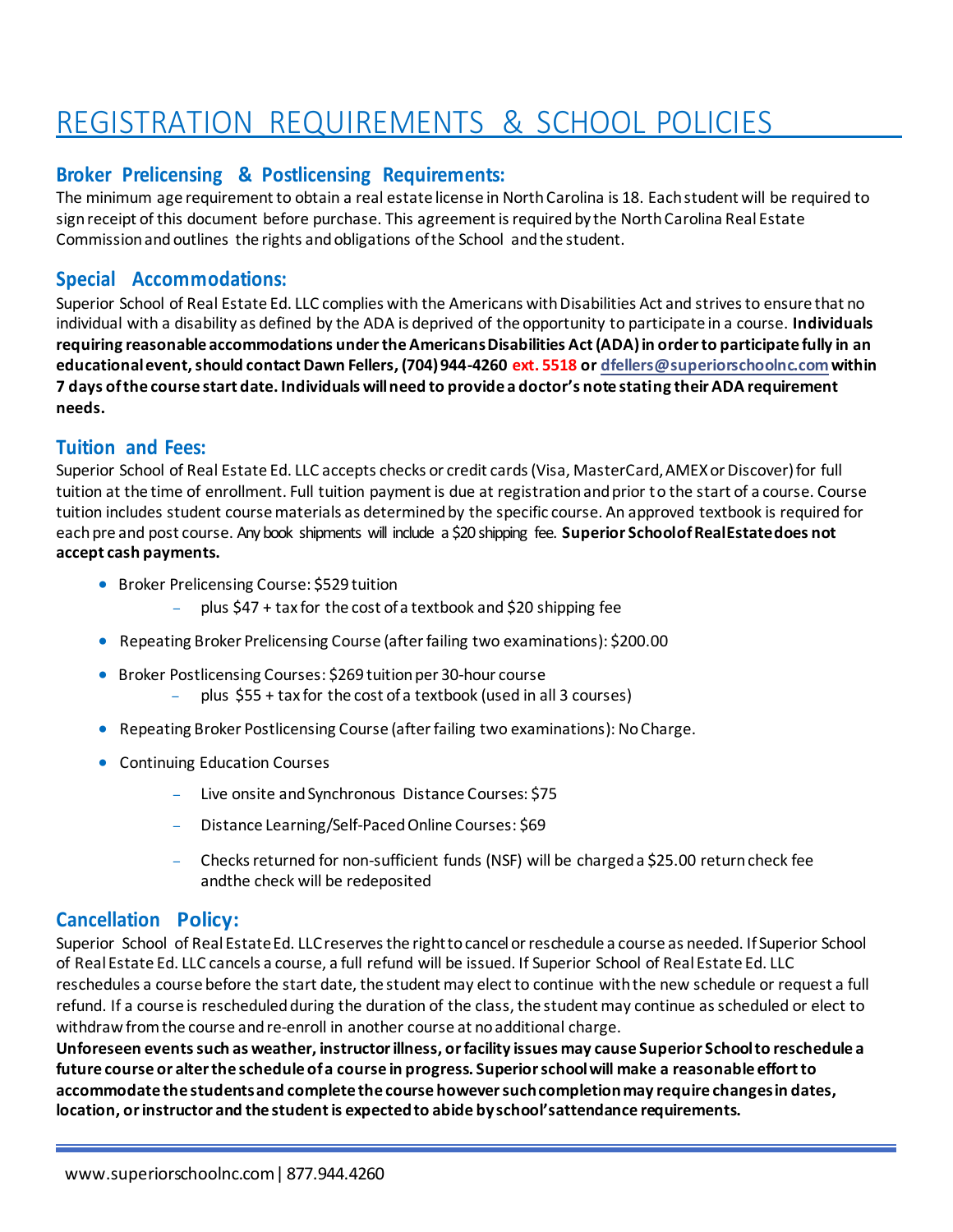# **Broker Prelicensing Course:**

#### **Withdrawal/Transfer prior to course starting:**

Upon notice prior to the start of a course, students may transfer to another course at no charge or withdraw and receive a full refund. Books must be returned in their original condition before a full refund will be given. Notice is required for withdrawals and transfers. No refund will be issued without notice prior to the start of a course.

#### **Withdrawal/Transfer once course has begun:**

With notice, within 7 calendar days of beginning the course, students may withdraw and receive a tuition refund less a \$200 fee. Students will not receive a refund for a withdrawal from the course after 7 days of the course start date.

With notice, within 7 calendar days of the course start date, students may transfer to a future course for a \$50 administrative fee. Students may not transfer from the course after 7 days of the course start date.

Upon payment of a \$200 reduced tuition fee, a student who does not complete or pass a broker prelicensing course offered by the School may retake the course withina period of (12) twelve months from the beginning of the course.

# **Broker Postlicensing Course:**

#### **Withdrawal/Transfer prior to course starting:**

Upon notice prior to the start of a course, the student may transfer to another course or receive a full refund. Notice is required for withdrawals and transfers. No refund will be issued without notice prior to the start of the course.

#### **Withdrawal/Transfer once course has begun:**

A student who does not complete or pass a broker postlicensing course offered by the School may retake the course at no charge within a period of (12) twelve months from the beginning of the initial course. Attendance ina Superior School Prelicensing or Postlicensing class does not guarantee passage of any examinations. Failure of the student to master the content and possess sufficient knowledge and skill to pass the examinations does not entitle the student to a refund.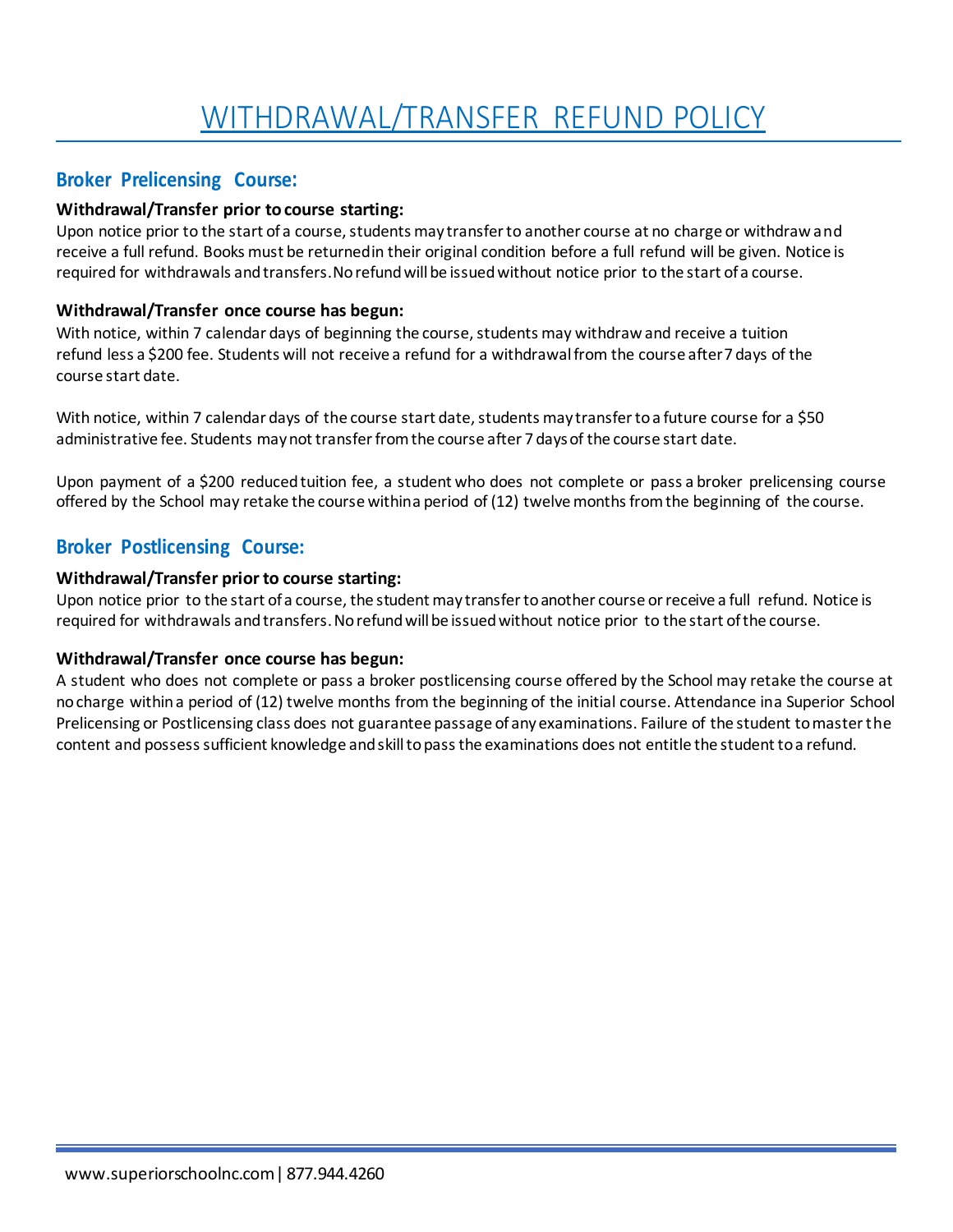# SCHOOL INFORMATION

# **Laptop & Electronic Device Usage Policy:**

Laptop computers and wireless electronic devices have become an integral part of modern life. While we offer some electronic access options, it is our highest priority to ensure that electronic devices and laptop computers are an enhancement and not a distraction to the classroom environment. The guidelines below provide a framework directing the use of laptop computers and electronic devices in our prelicensing and postlicensing classrooms:

- 1. Postlicensing students are required to access the *North Carolina Real Estate Manual* in class by way of printed or digital manual.
- 2. We try to provide free Wi-Fi access at each of our licensing facilities; however, we cannot guarantee that Wi-Fi access will be available 100% of the time. Superior School does not and cannot guarantee internet access or free Wi-Fiat any facility.
- 3 For live in-person courses, it is within the discretion of the instructors to specify when laptops, cell phones, and electronic devices may be used and when they should be put away. Instructors have full authority to determine appropriate policies for use of electronic devices in classrooms.
- 4. Students who need to use a cell phone (phone call, texting, email, etc.) must do so at one of the course breaks outside of the classroom. All cell phones must be silenced during class time.
- 5. The possession and use of laptops and wireless electronic devices is strictly prohibited during exams or quizzes unless the device is being used to take the exam or quiz and is being proctored.

We are not responsible for lost or stolen laptops or electronic devices.

Class schedules, registration information and forms, and general School information are available on our website at [www.superiorschoolnc.com a](http://www.superiorschoolnc.com/)nd upon request by phone, mail or e-mail.

# **Student Conduct and Exam Confidentiality:**

Students are expected to conduct themselves in a manner befitting mature adults. Dress may be comfortable but in good taste. No weapons are allowed on any school premises. Dismissal without recourse will be imposed for behavior that, in the judgment of the instructor or staff, is inappropriate in a professional setting, is a distraction to other students, or reflects negatively on the School. Our school exams are administered using an online proctor service. Students must abide by the rules set forth by the online exam proctoring company to complete their pre and post course requirements. **The School is required to report students suspected of cheating to the NC Real Estate Commission. Exams are confidential and will not be accessible for student review after they have been completed or graded. All students are required to adhere to NCREC rules regarding examination related conduct and confidentiality of examinations as set forth by NCREC in the following rules.** 

21 NCAC 58A .0404 EXAMINATION RELATED CONDUCT (a) When taking a license examination, an applicant shall not (1) cheat or attempt to cheat on the examination by any means, including giving or receiving assistance or using notes of any type; (2) communicate with any person other than an examination supervisor for any purpose in any manner; (3) have in his or her possession or utilize in any manner study materials or notes or any device that may be used to: (A) communicate with others; (B) access information; or (C) record or store photographs, visual images, audio or other information about the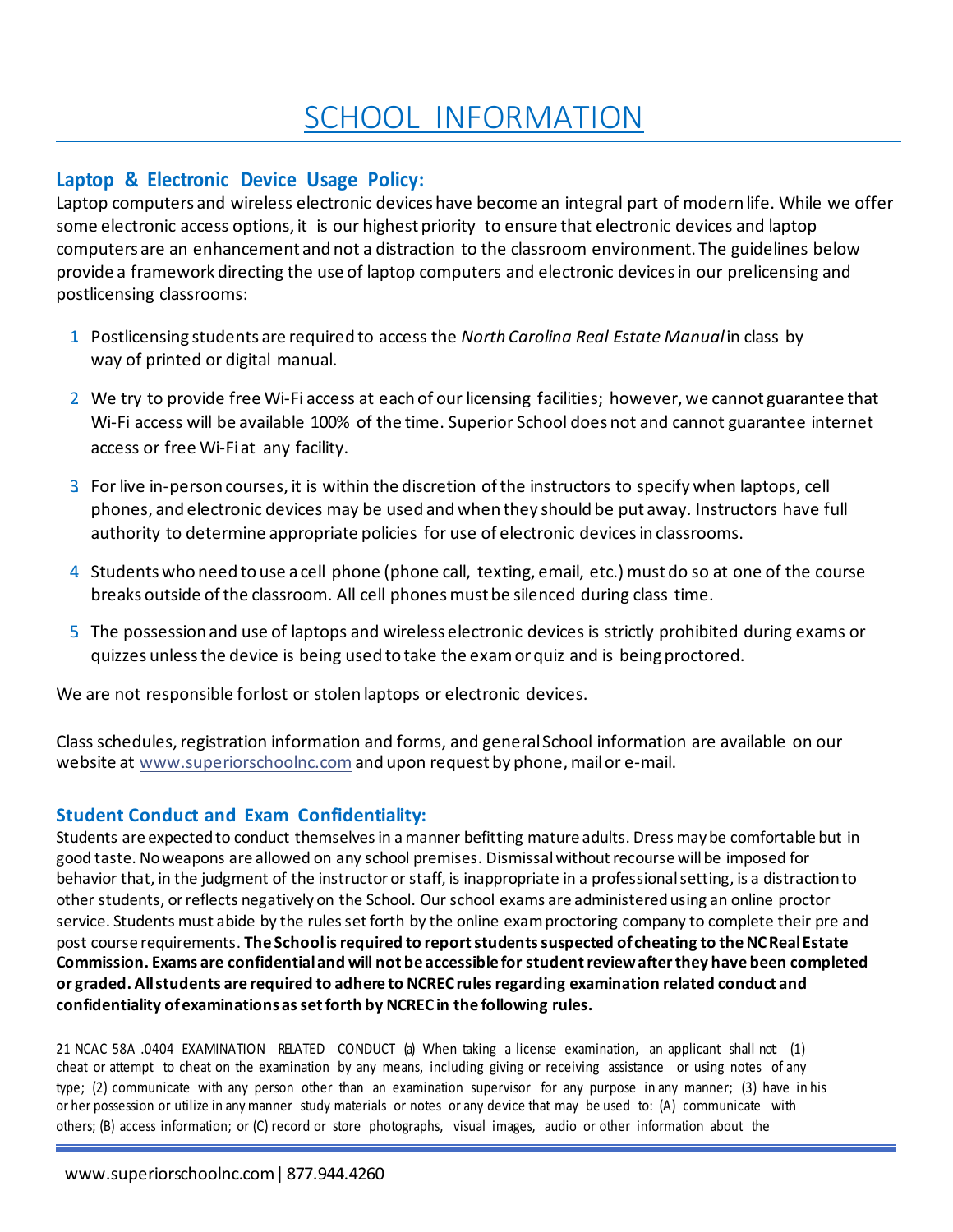examination; (4) have in his or her possession or utilize a calculator that: (A) permits the storage, entry or retrieval of alphabetic characters; or

(B) is not silent, hand-held and either battery-powered or solar-powered; (5) have in his or her possession a wallet, pocketbook,bag or similar item that can be used to store materials prohibited by this Rule; (6) refuse to demonstrate to the examination supervisor that pockets on any item of clothing do not contain materials prohibited by this Rule; (7) leave or attempt to leave the testing area with any materials provided for the purpose of taking the examination or with any information, notes or other information about the content of the examination; or (8) refuse to comply with the instructions of the Commission and the Commission's test provider for taking the examination; or (9) disrupt in any manner the administration of the examination. (b) Violation of this Rule shall result in dismissal from an examination, invalidation of examination scores, forfeiture of examination and application fees and denial of a real estate license, as well as for disciplinary action if the applicant has been issued a license.

21 NCAC 58A .0405 CONFIDENTIALITY OF EXAMINATIONS Licensing examinations are confidential. No applicant or licensee shall obtain, attempt to obtain, receive, or communicate to other persons examination questions or answers. Violation of this Rule is grounds for denial of a real estate license if the violator is an applicant and disciplinary action if the violator is a licensee or becomes a licensee prior to the discovery of the violation by the Commission.

#### **Visitors/Guests:**

Courses at Superior School of Real Estate Ed. LLC are open to enrolled students only. Enrolled students MAY NOT bring visitors or guests to the classroom.

#### **Schedule/Hours/Holidays:**

Course schedules are published separately from this bulletin and are available on our website at [www.superiorschoolnc.com. S](http://www.superiorschoolnc.com/)chedules will reflect beginning, ending and exam dates as well as the hours of each class. Holidays observed include New Year's Eve/Day, Good Friday, Easter, Memorial Day, Independence Day, Labor Day, Thanksgiving Day/Day After and Christmas Eve/Day.

**Unforeseen events such as weather, instructor illness, or facility issues may cause Superior School to reschedule a future course or alter the schedule of a course in progress. Superior school will make a reasonable effort to accommodate the students and complete the course however such completion may require changes in dates, location, or instructor. Students are expected to meet all attendance requirements.** 

#### **Inclement Weather Policy:**

In the event of inclement weather or a local or national emergency, students are asked to view our website or contact customer service at (877) 944-4260 for School closing information. For synchronous distance learning courses, any time spent with out internet will count against attendance. Superior School will work with all students impacted by weather to make up missed class time.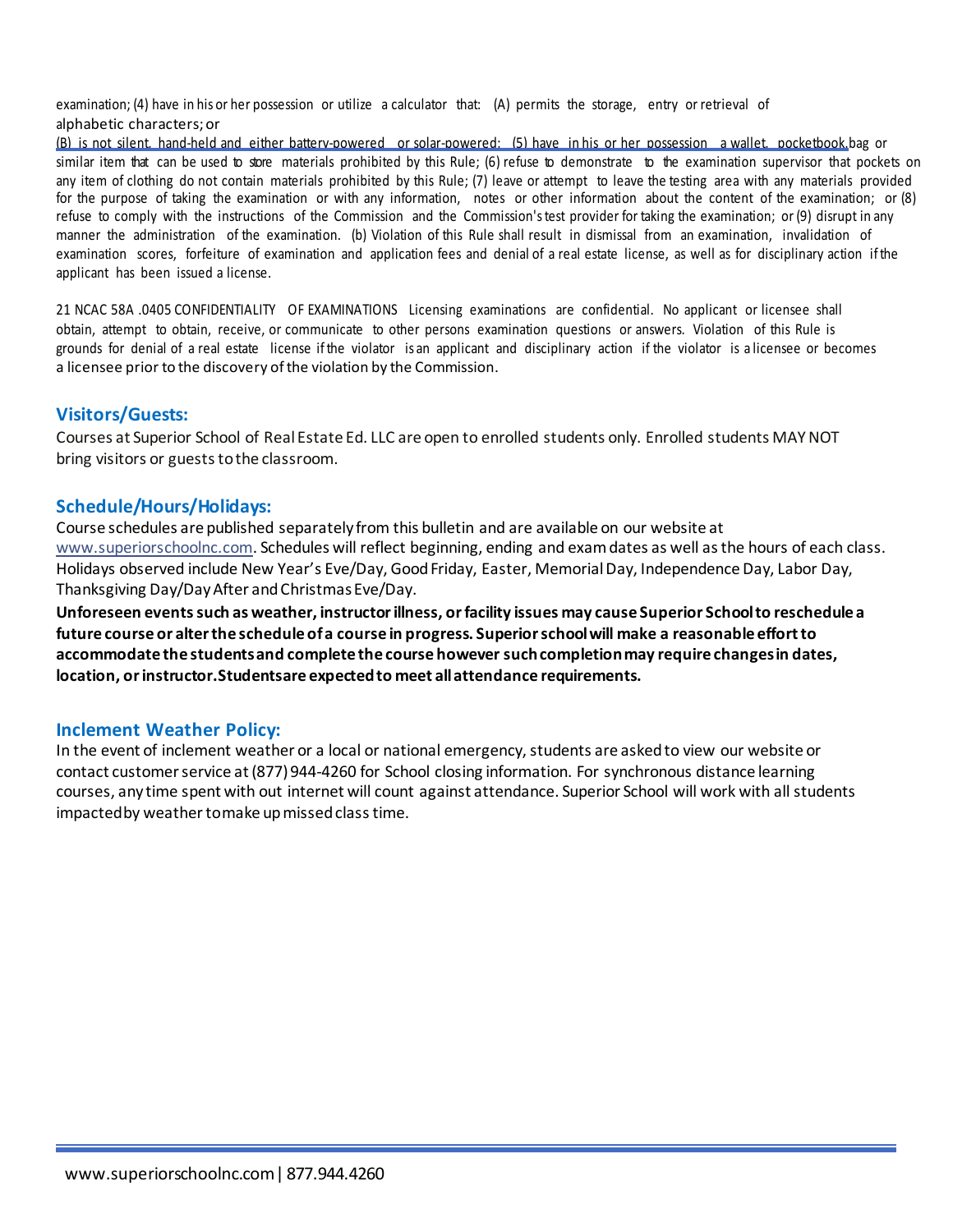# BROKER PRELICENSING & POSTLICENSING COURSE COMPLETION CRITERIA

### **Attendance:**

Itis *strongly encouraged* that students attend all scheduled classroom hours.

- **• Broker prelicensing** students must attend a minimum of 67.5 scheduled classroom hours of the 75-hour course (absences not to exceed 7.5 hours). Prelicensing students **MUST ATTEND all hours of the first scheduled broker prelicensing course session**; prelicensing students missing the first scheduled course session will be required to reschedule to another prelicensing course. **If a student is not present at the start time on the first day of a prelicensing class, they will be deemed absent and withdrawn from the course. Their seat may be given to a student on the wait list. Please refer to our withdrawal/transfer policy for refund information.** 
	- **Broker prelicensing students must also complete 29 of 29 progress exams in Superior's exam prep program located on their student dashboard on Superior's website 2 days prior to their final course exam.** 
		- **STUDENTS MUST COMPLETE ALL 21 OF 21 CHAPTER REVIEWS, ALL 3 NC LICENSE LAW REVIEWS, AND ALL 5 SECTION REVIEWS TO PASS THE BROKERPRELICENSING COURSE AND BE ELIGIBLE TO TAKE THE FINAL COURSE EXAM.**
- **• Asynchronous online students must complete the entire course as well as passing the course exam with a 75% within 180 days of purchase. Per NCREC rules, no extensions or exceptions are allowed.**
- **• Broker Postlicensing** students must attend a minimum of 27 scheduled classroom hours of the 30-hour course (absences not to exceed 3 hours). **If a student is not present at the start time on the first day of a Postlicen sing class their seat may be given to a student on the wait list. A full refund will be given in this situation. Their seat may be given to a student on the wait list.**
- **• Broker prelicensing and Postlicensing students** are NOT permitted to make up missed time due to tardiness or absences. Students should ensure they can attend the required classroom hours before registering for a class.
- **•** L**ive stream/synchronous distance learning courses,** all attendance requirements are still in place and will be monitored using attendance tracking software and course moderators. **Students attending a live stream/synchronous distance learning course are required to be logged in with their cameras on, faces on camera, attentive, and actively participating in the course to receive credit. Students must be in a quiet room, not driving, working, doing chores, etc. All rules that apply in a classroom apply to live stream courses. Superior School moderators and course auditors will be present to ensure students are meeting these attendance requirements.** Students should sign on to the webinar 15 minutes prior to the start time of class. You will need to be logged into the session for us to know that you are present. **It is the responsibility of the student to ensure they have reliable internet access for the duration of the course. Any time spent logged out of the course will count against student attendance.** Total time will be calculated from reports pulled when the course is concluded. It is the student's responsibility to track their time logged into the course. The school willnot provide an update on attendance until the course is completed.

**NOTE:** Instructors for in-person courses will take attendance for every course session. Instructors are responsible for monitoring attendance, including late arrivals and early departures. All time missed will be counted towards the total allowable absent time for each course. **Students will not be allowed to take an exam if they have not met the attendance requirements.**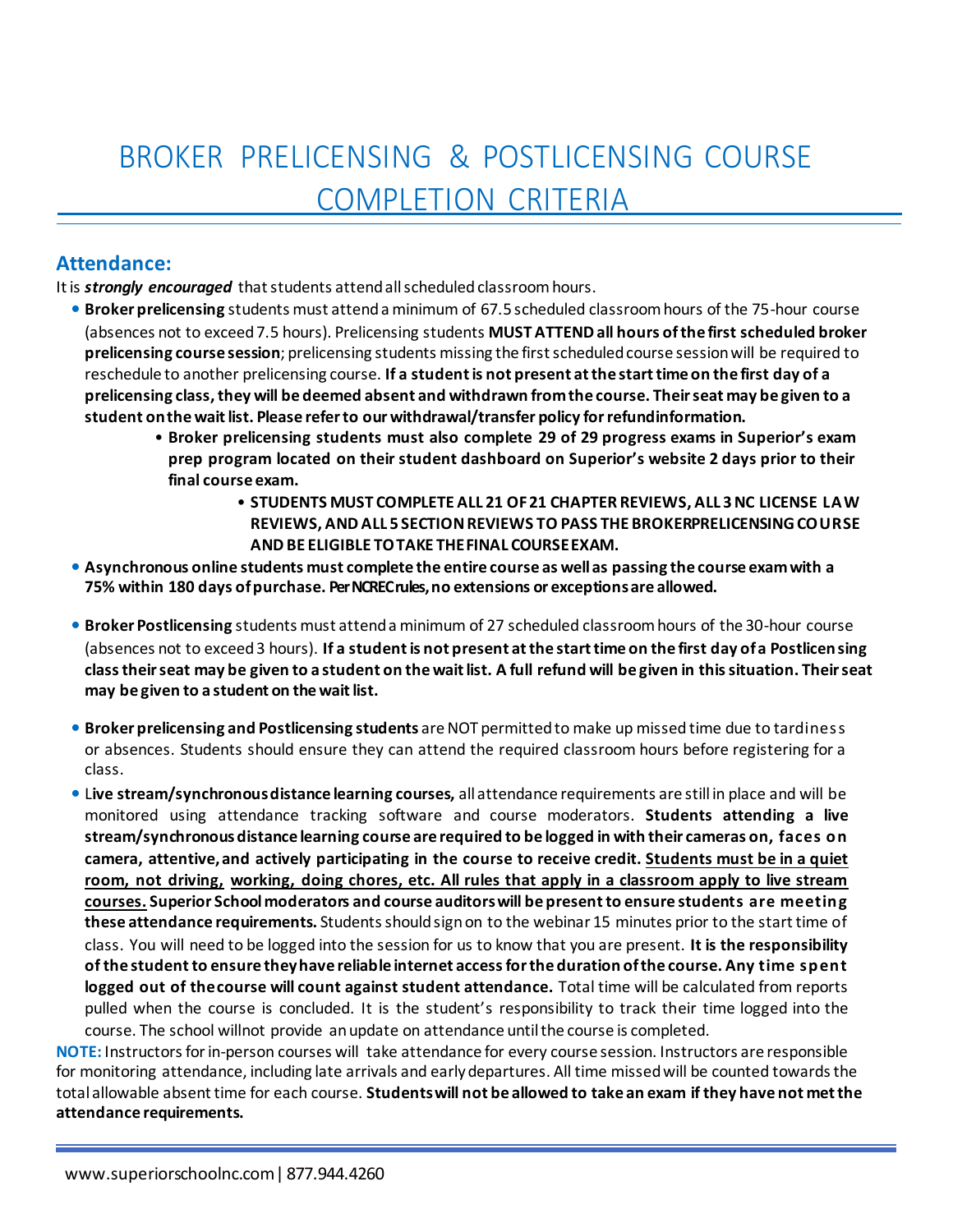Sick Policy:

If you have symptoms now or in the last 24 hours including but not limited to cough, fever, nausea, Flu-like symptoms, etc. we ask that you remove yourself from live, in-person classes. If you are showing symptoms during a Live Class, an instructor or staff member may ask you to leave class. You will be welcome to return when you are no longer showing symptoms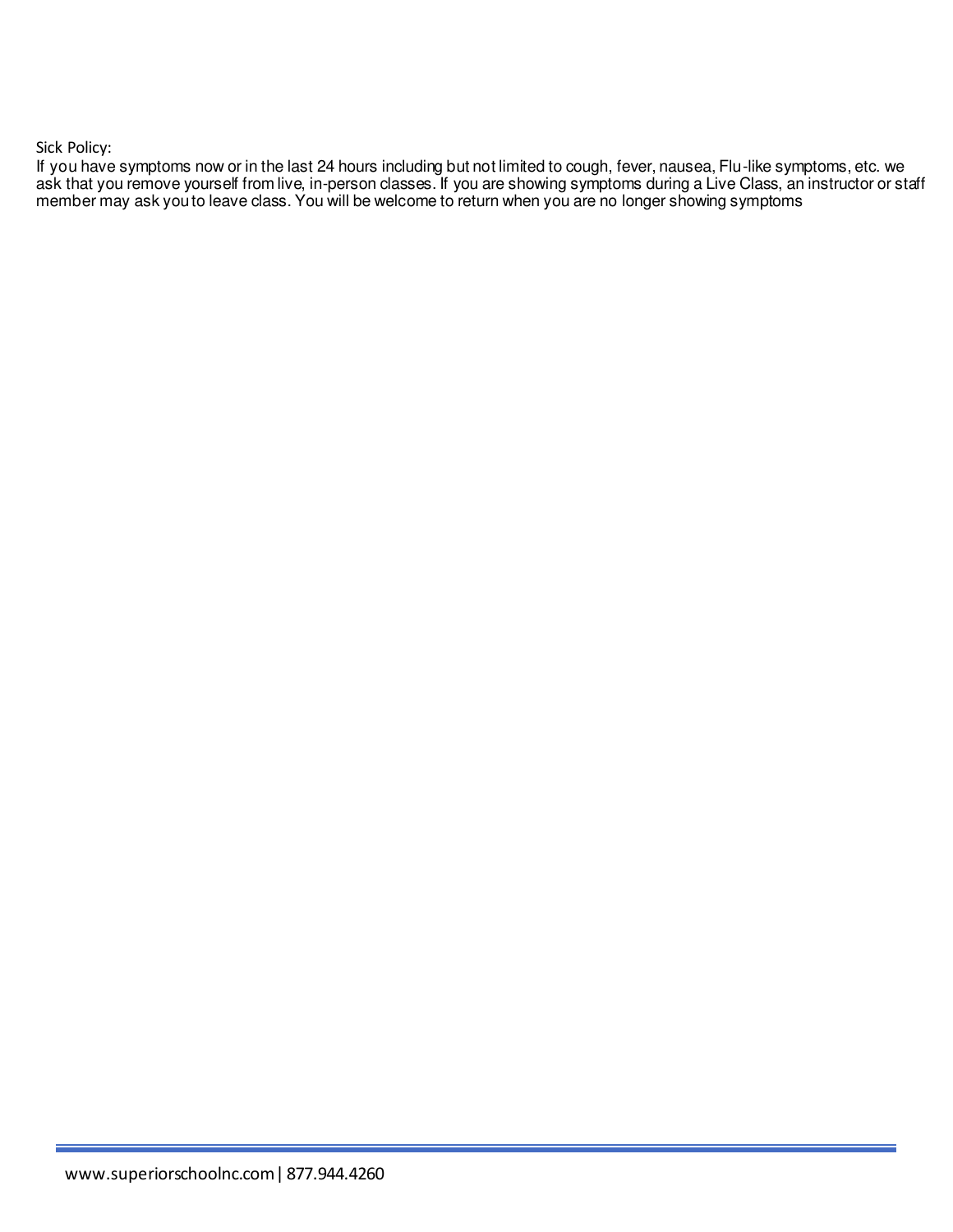# COURSE EXAMS & GRADING

All end-of-course exams will be taken using our online software. This will be loaded into each student's online dashboard and is available by logging into the student account at [www.SuperiorSchoolNC.com.](http://www.superiorschoolnc.com/) **All exams shall be monitored using an online proctor. Directions to connect with an online proctor will be given to students when they log into their accounts and select their end-of-course exam. Students must connect to the proctor and receive directions before they begin to access the confidential exam content. To take the exam a student will need** *each* **of the following items:** 

- **1. A reliable internet connection**
- **2. A laptop, personal computer, or tablet connected to the internet**
- **3. An internet connected device with a camera (a mobile smart phone or tablet is recommended)**
- **4. A quiet space free of distractions to take their exam**

**The online proctor will notify the school when the exam is complete and if any irregularities or suspicions that the student may have cheated. Superior School of Real Estate is required to report any suspicions of cheating to the North Carolina Real Estate Commission. Such behavior may result in a denial of real estate licensure.** 

### **Broker Prelicensing Exam Requirement:**

The final exam is a comprehensive test covering all prescribed subject areas and all sessions. Students must pass with a score of 75 percent or higher on the final exam. Students are allotted 3.5 hours for the exam. To successfully complete the course, prelicensing students must: a) meet all attendance requirements, b) timely submit completed in-class and take-home assignments and c) pass the final exam with a minimum score of 75%.

**STUDENTS ARE REQUIRED TO TAKE THEIR FINAL COURSE EXAM ON THEIR SCHEDULED EXAM DATE!** IF A STUDENT DOES NOT TAKE THEIR FINAL COURSE EXAM AS REGULARLY SCHEDULED, THE STUDENT IS ELIGIBLE TO TAKE ONE EXAM AT ANOTHER TIME BUT **FORFEITS THEIR OPPORTUNITY FOR A SECOND EXAM**.

A student failing to achieve a score of 75% or higher on the final exam may retake the final exam one time within **20** days of the course ending date.

Per *Commission Rule 58H .0210(f): A Prelicensing or Postlicensing course student who does not pass the end-of-course exam within 30 days of the last scheduled day of the course must retake the entire course to be entitled to take the end-of-course exam again. All minimum requirements that applied to the original course, including attendance requirements, will apply to a retake of the course.* 

If a student is unsuccessful in passing the retake exam, the student will be allowed to repeat the course in its entirety for a reduced tuition fee of \$200 provided the course is retaken within a period of 12 months from the beginning date of the initial course.

# Broker Postlicensing Exam Requirement:

The final exam is a comprehensive test covering all prescribed subject areas and all sessions. Postlicensing students must: a) meet attendance requirements, b) timely submit completed in-class and take-home assignments and c) pass the final exam with a minimum score of 75%.

**STUDENTS ARE REQUIRED TO TAKE THEIR FINAL COURSE EXAM ON THEIR SCHEDULED EXAM DATE.** IF A STUDENT DOES NOT TAKE THEIR FINAL COURSE EXAM AS REGULARLY SCHEDULED, THE STUDENT IS ELIGIBLE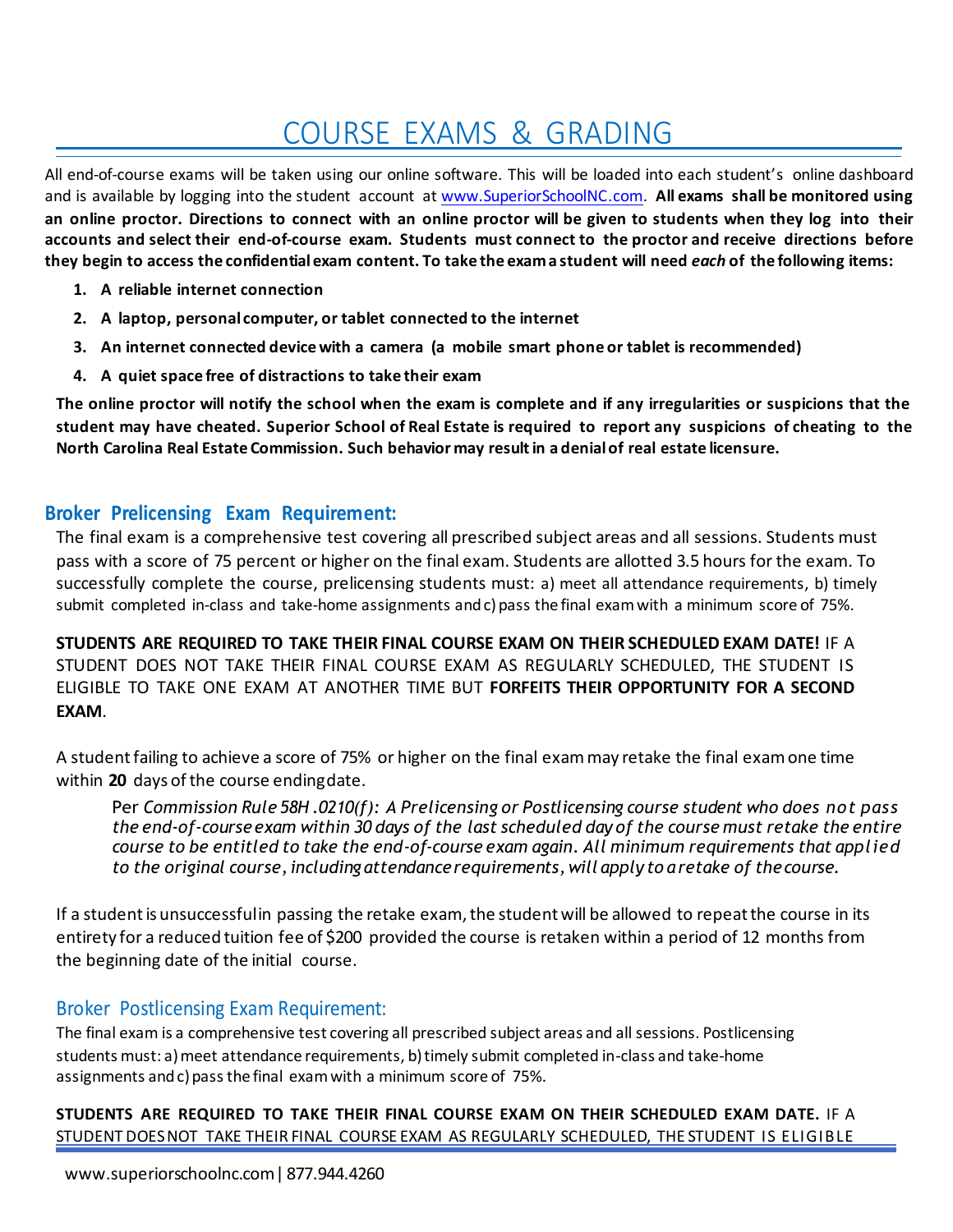#### TO TAKE ONE EXAM AT ANOTHER TIME BUT **FORFEITS THEIR OPPORTUNITY FOR A SECOND EXAM**.

A student failing to achieve a score of 75% or higher on the final exam may retake the final exam one time within **20** days of the course ending date.

Per *Commission Rule 58H .0210(f):* A Prelicensing or Postlicensing course student who does not pass the end-of-course exam within 30 days of the last scheduled day of the course must retake the entire course to be entitled to take the end-of-course exam again. All minimum requirements that applied to the original course, including attendance requirements, will apply to a retake of the course.

If a student is unsuccessful in passing the retake exam, the student will be allowed to repeat the course in its entirety at no charge provided the course is retaken within a period of 12 months from the beginning date of the initial course.

### **Annual License Exam and Summary Performance and Report**

Per North Carolina Real Estate Commission rule 21 NCAC 58H .0204, the Superior School of Real Estate's annual exam and summary performance and report data is as follows.

For the entire license year of July 1, 2020-June 30, 2021, 1,426 Superior School of Real Estate students took the Commission's licensing exam. 62% or 887 of the 1,426 students passed the exam.

For the entire license year of July 1, 2020-June 30, 2021 5,337 students enrolled in Superior School of Real Estate's inperson or synchronous distance 75-hour broker prelicensing course, 42% passed the course, 40% failed the course, and 17% did not finish the course. 4,131 students enrolled in Superior School of Real Estate's self-paced online 75-hour broker prelicensing course, 653 students passed the course, 1,041 students timed out of the course, and 199 students failed the course.

# CONTINUING EDUCATION

Superior School of Real Estate Ed. LLC is approved to offer both in-class, synchronous distance learning, and online real estate continuing education courses. A complete course schedule is available through the School office or on our website at [www.superiorschoolnc.com.](http://www.superiorschoolnc.com/)

#### **Live Stream/Synchronous Distance Classroom:**

All attendance requirements are still in place and will be monitored using attendance tracking software. Students are required to have their cameras on. Please be ready to sign on to the webinar 15 minutes prior to the start time of class to ensure everything isin proper order. You will need to be logged into the session for us to know that you are present. **It is the responsibility of the student to ensure they have reliable internet access for the duration of the course. Any time spent logged out of the course will count against your attendance.** Total time will be calculated from reports pulled when the course is concluded. Digital copies of all course books are available on our website at [https://www.superiorschoolnc.com/superior-downloadable-pdfs /#ce.](https://www.superiorschoolnc.com/superior-downloadable-pdfs%20/#ce.)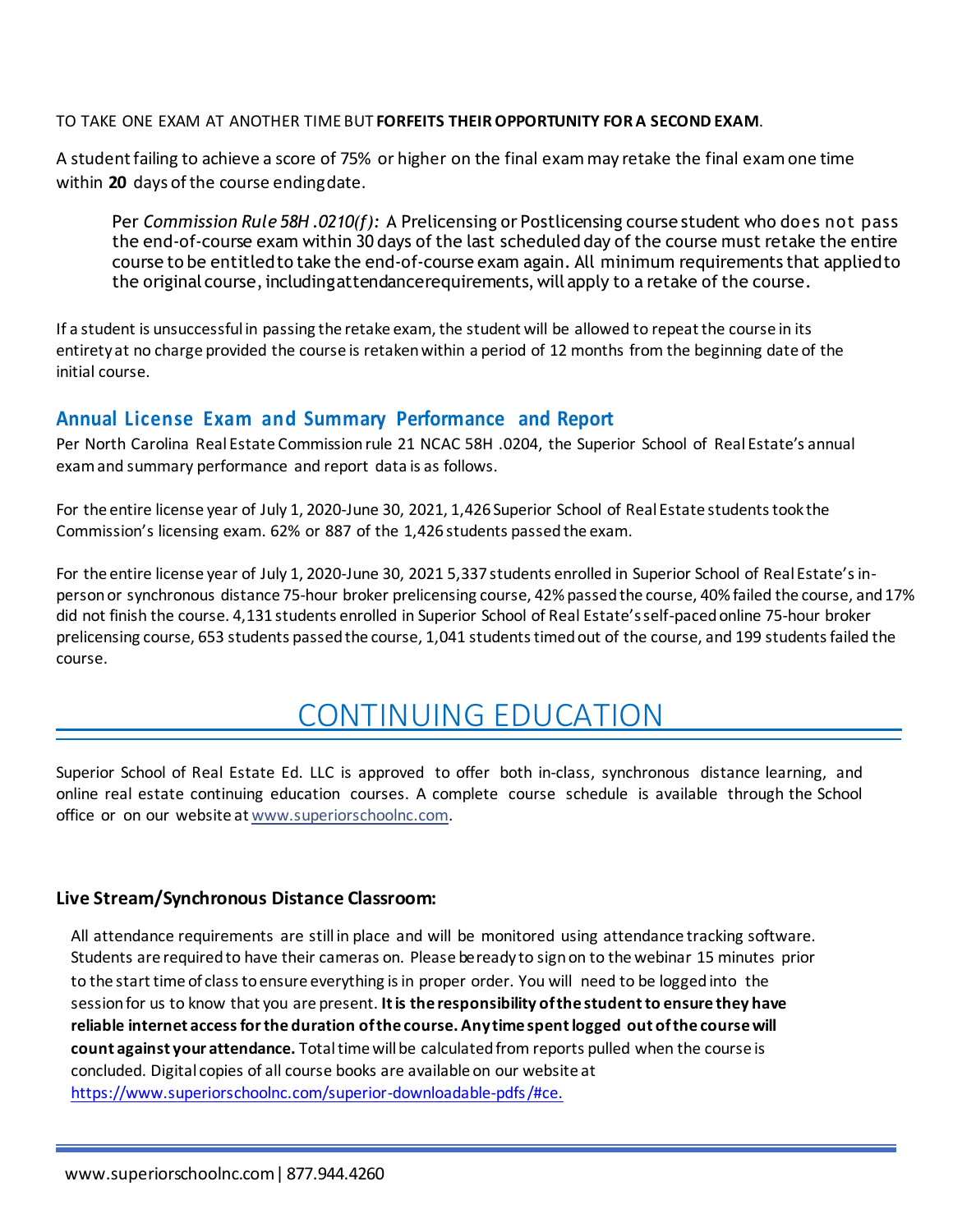# LOCATIONS & FACILITIES

### **Charlotte Administrative Office:**

Toll-free: 877-944-4260 [staff@superiorschoolnc.com](mailto:staff@superiorschoolnc.com) 14825 Ballantyne Village Way, Suite 240-15, Charlotte, NC 28277

# **Our Training Facility Locations:**

- 28 Schenck Pkwy., #102, Asheville, NC 28803
- 111 Realtors Way, Cary, NC 27513
- 100 Marriott Way, Chapel Hill, NC 27517
- 101 Cosgrove Ave #200, Chapel Hill, NC 27514
- 14815 Ballantyne Village Way, Suite 270, Charlotte, NC 28277
- 9009 Bryant Farms Rd., Charlotte, NC 28277
- 12325 Johnston Rd., Charlotte, NC 28277
- 7841 Gateway Ln NW, Concord, NC 28027
- 7201 Scott Padgett Pkwy., Concord, NC28027
- 19608 Liverpool Pkwy., Cornelius, NC 28031
- 4236 University Drive, Durham, NC 27707
- 23 Oak Branch Dr., Greensboro, NC 27407
- 426 W Market St, Greensboro, NC 27401
- 7067 Albert Pick Road, Greensboro, NC27409
- 1501 Highwoods Blvd., Suite 400, Greensboro, NC 27410
- 438 W Friendly Ave, Greensboro, NC 27401
- 305 Greenville Blvd. SW, Greenville, NC 27837
- 102 East Arlington Blvd., Greenville NC 27858
- 16617 Statesville Rd, Huntersville, NC 28078
- 14510 Boulder Park Dr., Huntersville, NC 28078
- 215 N Main St, Mooresville, NC 28115
- 425 Towne Centre Blvd, Pineville, NC 28134
- 1101 Gorman St., Raleigh, NC 27606
- 1041 Wake Towne Drive, Raleigh, NC 27609
- 3741 Thistledown Drive, Raleigh NC 27606
- 7751 Brier Creek Pkwy #100, Raleigh, NC 27617
- 4537 Country Club Rd., Winston-Salem, NC 27104

These training facilities are approved by the North Carolina Real Estate Commission and meet all safety and health requirements as outlined in city, state, and federal regulations. These locations provide free and accessible student parking.

# **School Licensure & Approval:**

Superior School of Real Estate Ed. LLC is licensed by the North Carolina Real Estate Commission. Any complaints concerning the School should be directed in writing to:

#### North Carolina Real Estate Commission

ATTN: Education & Licensing Division P.O. Box 1700 Raleigh, NC 27619